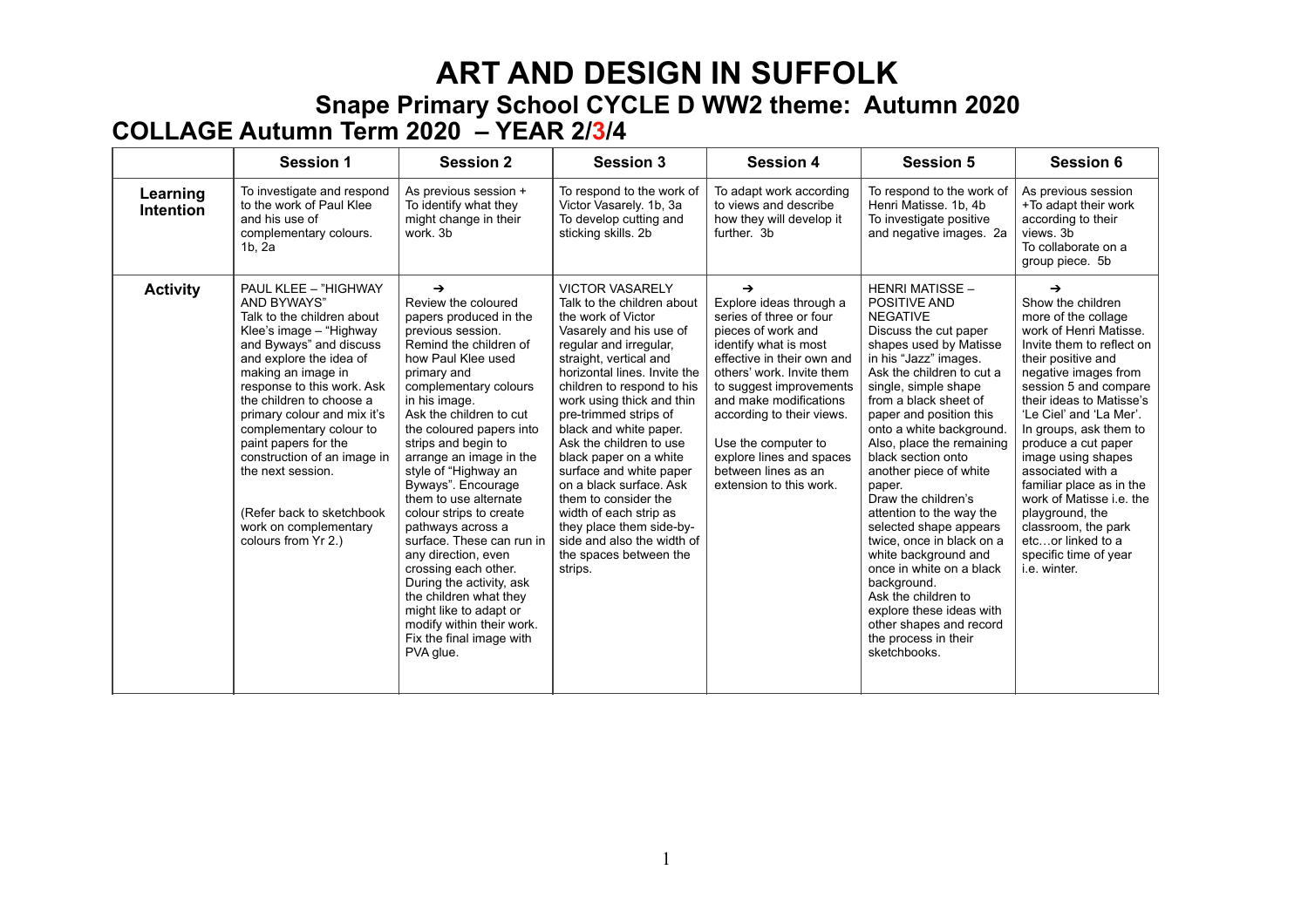## **ART AND DESIGN IN SUFFOLK Snape Primary School CYCLE D WW2 theme: Autumn 2020**

### **COLLAGE – YEAR 2/3/4**

| Skills,<br>concepts.<br>knowledge and<br>understanding | Mixing primary colours to<br>make complementary<br>colours.<br>Transposing ideas from<br>painting to collage in<br>response to the work of<br>Paul Klee. | Modifying and adapting<br>work as it progresses.<br>Developing a response<br>to the work of Paul Klee.<br>understanding his use of<br>primary and<br>complementary colours.<br>Developing cutting and<br>sticking skills. | Developing an<br>understanding of work by<br>Victor Vasarely.<br>Arranging and<br>assembling horizontal<br>and vertical, thick and<br>thin paper strips. | Adapting and modifying<br>ideas.                                                                          | Developing an<br>understanding of<br>positive and negative<br>imagery.                    | Collaborating with others<br>on a large-scale project.<br>Comparing ideas and<br>approaches to the work<br>of Henri Matisse. |
|--------------------------------------------------------|----------------------------------------------------------------------------------------------------------------------------------------------------------|---------------------------------------------------------------------------------------------------------------------------------------------------------------------------------------------------------------------------|----------------------------------------------------------------------------------------------------------------------------------------------------------|-----------------------------------------------------------------------------------------------------------|-------------------------------------------------------------------------------------------|------------------------------------------------------------------------------------------------------------------------------|
| <b>Vocabulary</b>                                      | Pathways<br><b>Direction</b><br>Crossing<br>Overlapping<br>Complementary colours                                                                         | Response<br>Direction<br>Crossing<br>Overlapping<br>Complementary colours<br>Strips                                                                                                                                       | Vertical<br>Horizontal<br>Optical illusion                                                                                                               | Adapt<br>Modify                                                                                           | Positive<br>Negative                                                                      | Response<br>Associated<br>Familiar<br>Reflecting                                                                             |
| <b>Curriculum</b><br>Links                             | Literacy - speaking and<br>listening.                                                                                                                    | PSHE/Citizenship-<br>respecting and valuing<br>the work of others.                                                                                                                                                        | Numeracy - vertical and<br>horizontal.                                                                                                                   | PSHE/Citizenship -<br>respecting and valuing<br>the work of others.<br>ICT - Exploring line and<br>space. | Literacy- speaking and<br>listening, story of<br>Icarus.                                  | PSHE/Citizenship-<br>working collaboratively<br>with others.<br>Science/Geography-<br>e.g. environment/<br>seasons.          |
| <b>Resources</b>                                       | Ready-mix paint $-$<br>primary colours.<br>White paper,<br>Scissors.<br>Paul Klee<br>"Highway and Byways"<br><b>Google Images</b>                        | As previous session +<br>PVA glue<br>Sugar paper for<br>background.<br>Paul Klee<br>"Highway and Byways"<br>Google Images                                                                                                 | Black and white paper<br>strips.<br>Black and white paper for<br>backgrounds.<br>Victor Vasarely<br><b>Tate</b><br>Google Images                         | As previous session.<br>PVA glue.                                                                         | Black and white paper,<br>Scissors.<br>PVA glue.<br>Henri Matisse "Jazz"<br>Google Images | Paper for backgrounds,<br>Paper,<br>Scissors.<br>PVA glue.<br><b>Henri Matisse</b><br>"Le Ciel" and "La Mer"<br>Google       |
| <b>Time</b>                                            | 1 hour                                                                                                                                                   | 1 hour                                                                                                                                                                                                                    | 1 hour                                                                                                                                                   | 1 hour                                                                                                    | 1 hour                                                                                    | 1 hour                                                                                                                       |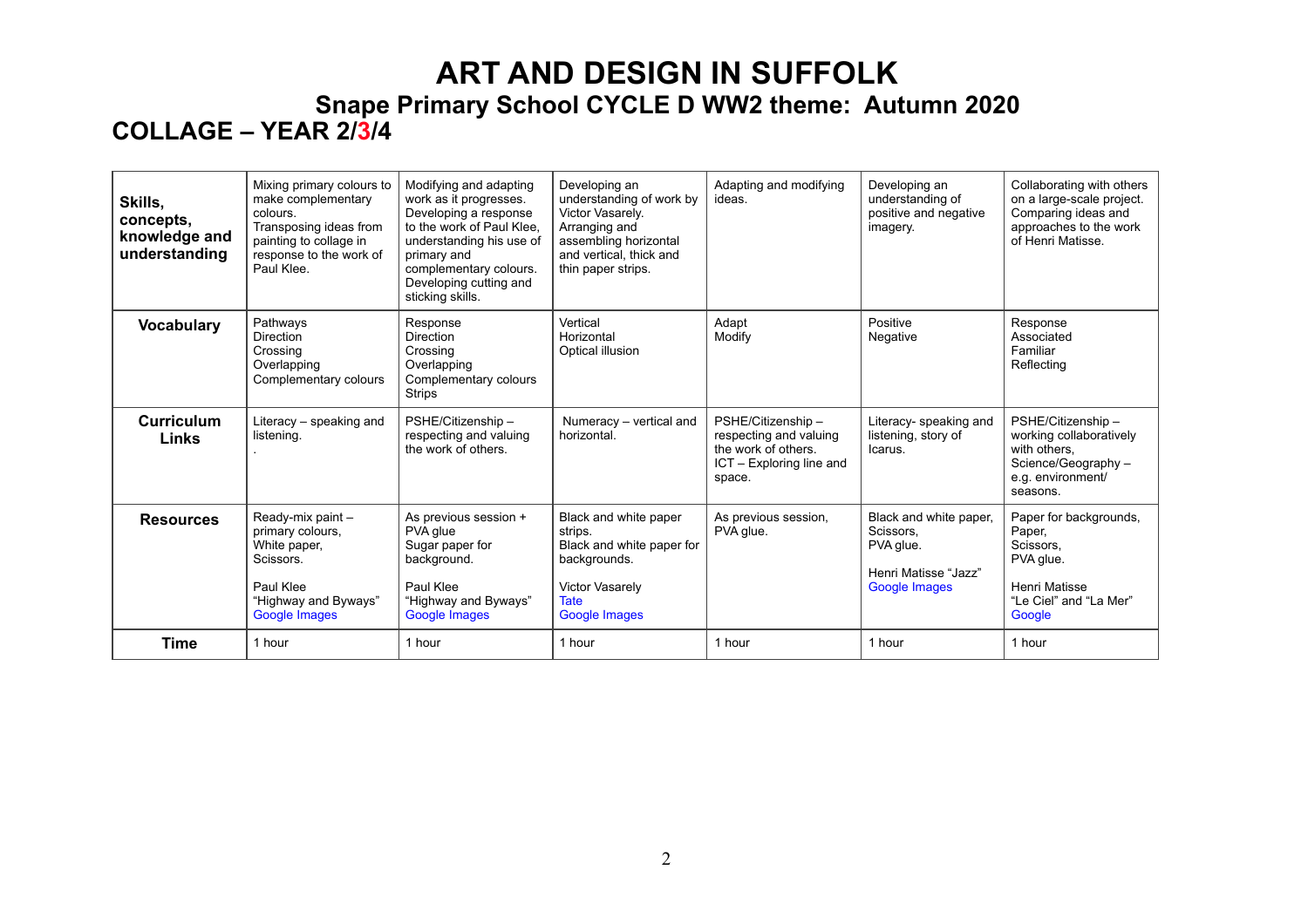## **ART AND DESIGN IN SUFFOLK Snape Primary School CYCLE D WW2 theme: Autumn 2020**

#### **COLLAGE – YEAR 2/3/4**

| <b>Expectations</b>                                                                                                                                                                                                                                                                                                  | <b>Names</b> | <b>Next Steps</b> |
|----------------------------------------------------------------------------------------------------------------------------------------------------------------------------------------------------------------------------------------------------------------------------------------------------------------------|--------------|-------------------|
| Some children will have made limited progress. They will be able to explore line,<br>colour, shape and space and use cut paper shapes to create collages in response to<br>the work of artists. They will be able to talk about their own images and those of others<br>and suggest improvements for their own work. |              |                   |

| <b>Most children will be able to</b> use information about the work of artists and explore<br>$ $ how line, colour, shape and space can be organised and combined to create responses $ $ YEAR 4 - COLLAGE UNIT<br>to artists' work. They will be able to compare and comment on ideas, methods and<br>approaches used in their own and others' work. |  |
|-------------------------------------------------------------------------------------------------------------------------------------------------------------------------------------------------------------------------------------------------------------------------------------------------------------------------------------------------------|--|
|-------------------------------------------------------------------------------------------------------------------------------------------------------------------------------------------------------------------------------------------------------------------------------------------------------------------------------------------------------|--|

| Some children will have progressed further. They will be able to explore<br>relationships between line, colour, shape and space and discuss how artists have used<br>these elements in their work. They will be able to choose and experiment with methods<br>and processes and organise visual qualities to suit their intentions. They will be able to<br>$\mid$ discuss their own work and the work of others and suggest improvements that may be<br>made. |  |
|----------------------------------------------------------------------------------------------------------------------------------------------------------------------------------------------------------------------------------------------------------------------------------------------------------------------------------------------------------------------------------------------------------------------------------------------------------------|--|
|                                                                                                                                                                                                                                                                                                                                                                                                                                                                |  |